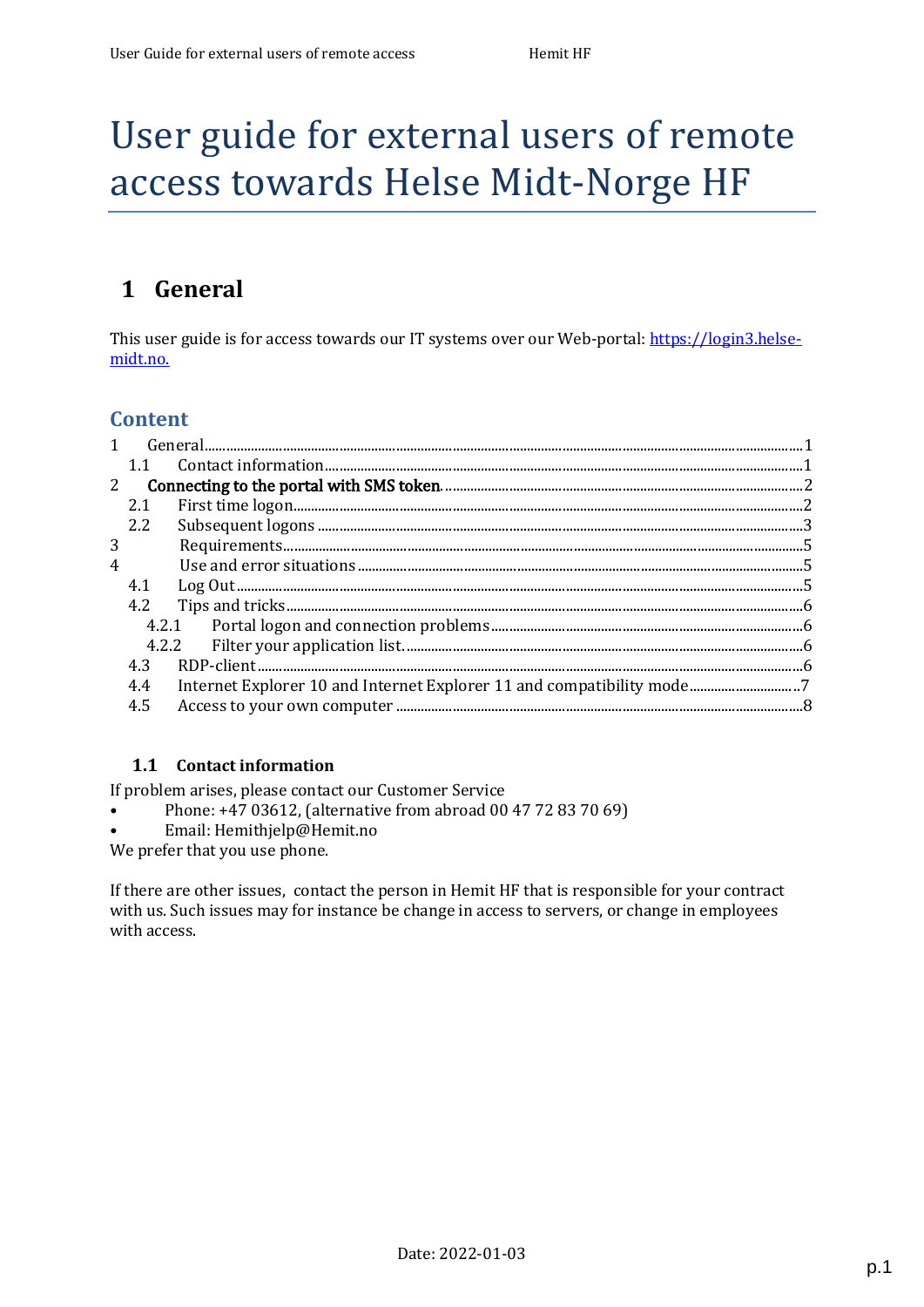## <span id="page-1-0"></span>**2 Connecting to the portal with SMS token.**

We use two-factor authentication. First a SMS token code, on your mobile phone, then the Microsoft active directory domain authentication.

For first time users, and when you have ordered reset of your personal pin at Hemit HF, you must set your new personal pin-code. See chapter 2.1

#### <span id="page-1-1"></span>**2.1 First time logon**

Start your browser towards <https://login3.helse-midt.no/>

| HELSE  MIDT-NORGE        |  |
|--------------------------|--|
| Secure Logon             |  |
| <b>Username</b>          |  |
| RSA PIN or PIN+TokenCode |  |
| Logon                    |  |

You have received your username, first time pin, and password in an E-mail. "Pin" is the pin code you have received in the email.

Press "Logon", and you will get a screen to set your new personal pin code. Choose your personal pin code. **You are not allowed to use a personal pin code that you have used before, and you will not be warned if you do**.

| <b>HELSE  MIDT-NORGE</b>                                                                                      |  |
|---------------------------------------------------------------------------------------------------------------|--|
| Enter your new Alpha-Numerical<br>PIN, containing 4 to 8 digits or<br>"x" to cancel the new PIN<br>procedure: |  |
| Logon                                                                                                         |  |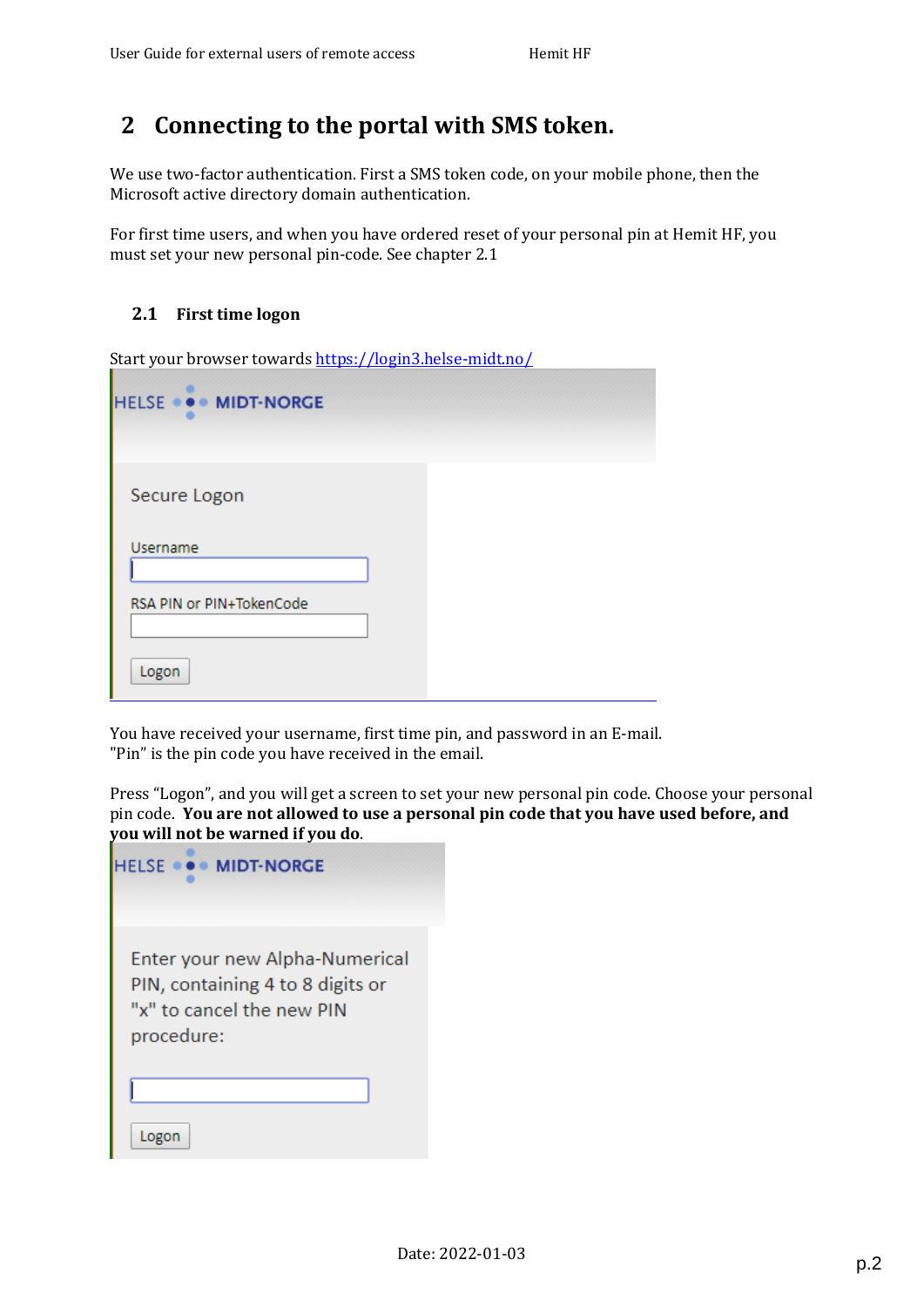Enter your new personal pin code once more:

| <b>Reenter PIN:</b> |  |  |  |
|---------------------|--|--|--|
|                     |  |  |  |
| Logon               |  |  |  |

You may also be asked to set a new password:

| The domain password has<br>expired. Please change the<br>password. |  |
|--------------------------------------------------------------------|--|
| New Password                                                       |  |
| Verify Password                                                    |  |
| Logon                                                              |  |

### <span id="page-2-0"></span>**2.2 Subsequent logons**

Start your browser towards <https://login3.helse-midt.no/>

| HELSE  MIDT-NORGE        |  |
|--------------------------|--|
| Secure Logon             |  |
| <b>Username</b>          |  |
| RSA PIN or PIN+TokenCode |  |
| Logon                    |  |

"Pin" is the pin code you did set during your first logon attempt, (only the pin code).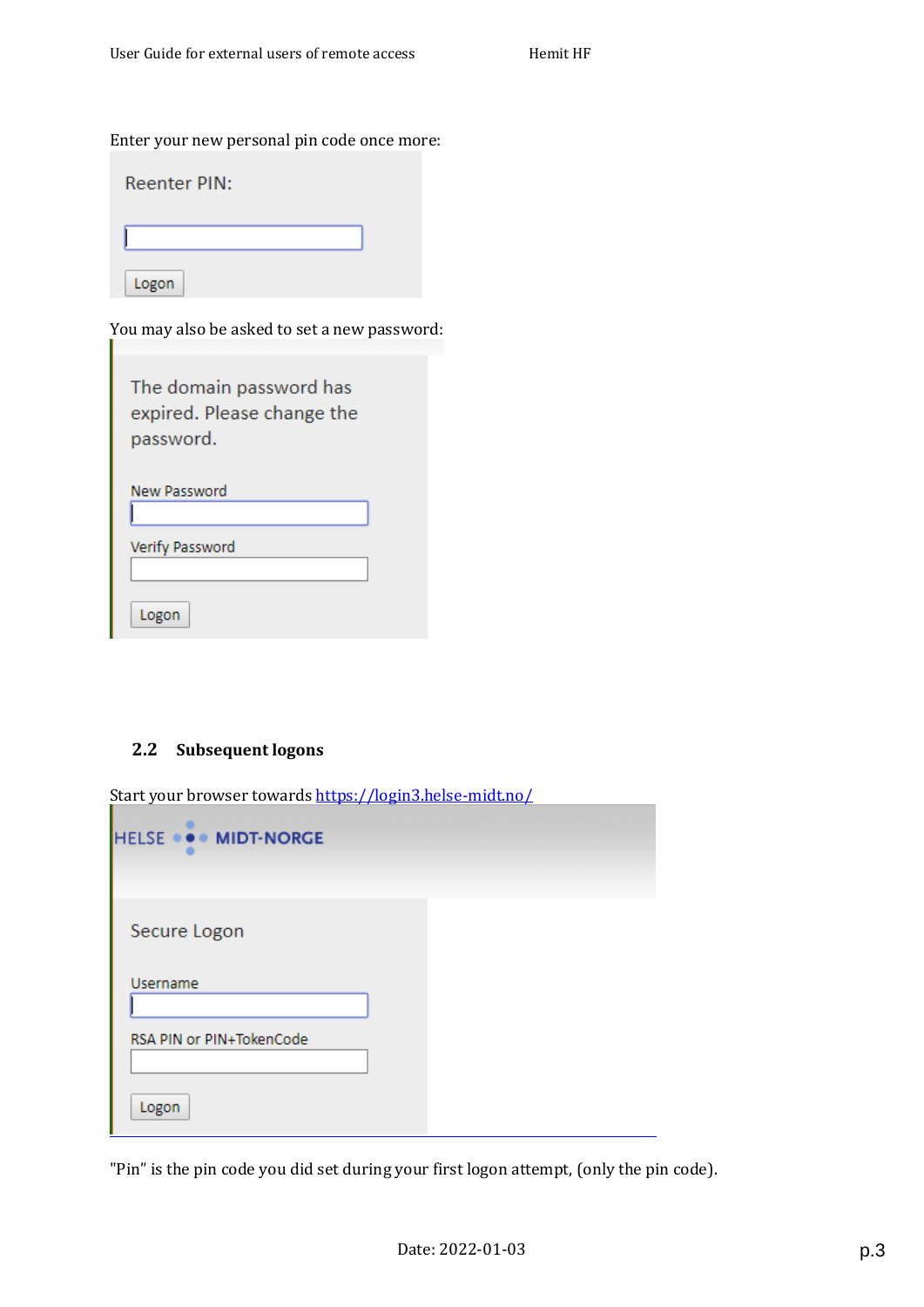Select "Logon", and insert token code received in a SMS on your mobile phone.

| <b>HELSE  MIDT-NORGE</b>     |  |
|------------------------------|--|
| <b>Enter Next TOKENCODE:</b> |  |
|                              |  |
| Logon                        |  |

The received token code can only be used once, and is valid for 15 minutes. Press Logon again, and enter your Password:

| Secure Logon AD password |  |
|--------------------------|--|
| Username<br>gei          |  |
| <b>AD Password</b>       |  |
|                          |  |
| Logon                    |  |

You have received your password in the E-mail.

Available applications and server connections will be presented to you:

| HELSE  MIDT-NORGE      |           |                                          |  |
|------------------------|-----------|------------------------------------------|--|
| Applications and Links | н         | Test                                     |  |
| Lev<br>Q1              | Lev<br>E, | <b>RDP FSH</b><br>Lev<br><b>M</b> An Ser |  |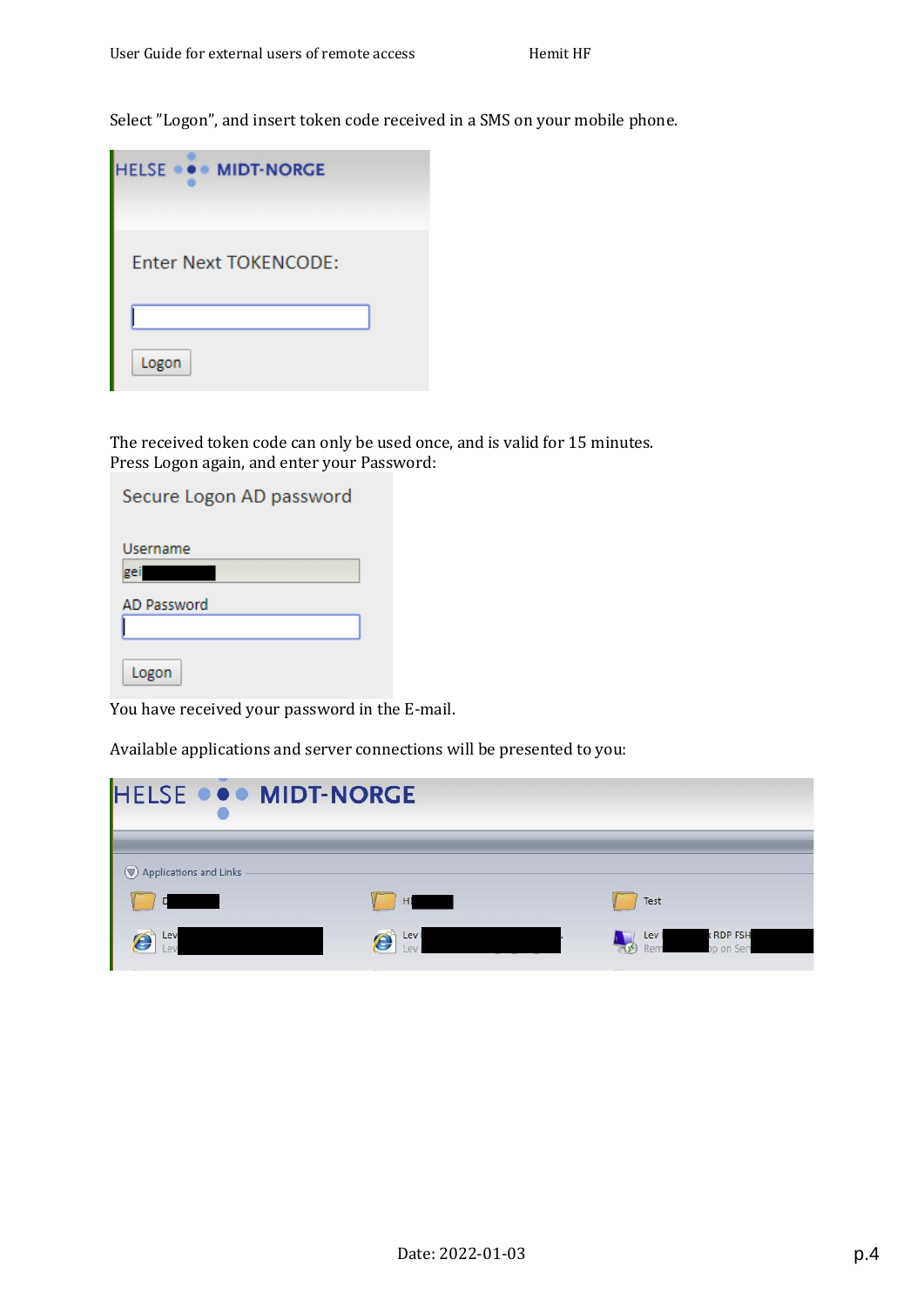# **3 Requirements**

Microsoft RDP-Client is used, and needs to be installed on your computer.

There may be problems with really old RDP-clients on windows 7, try to upgrade. The newer the better, but some reports suggest at least ver. 6.3.9600

Browser and OS:

Only Windows 10 and Edge Chromium is supported, although many other browsers and operating systems will work fine.

# <span id="page-4-0"></span>**4 Use and error situations**

### <span id="page-4-1"></span>**4.1 Log Out**

You should log out of your applications and server connections when finishing your work in them.

The portal logout button is located:

| Welcome To Helse Midt-Norge |               |
|-----------------------------|---------------|
| Find Resource               | <b>3</b> Help |

You may also be logged out from the portal on a time-out base. At the logout form you get the option to start a new session.



### <span id="page-4-2"></span>**Tips and tricks 4.2**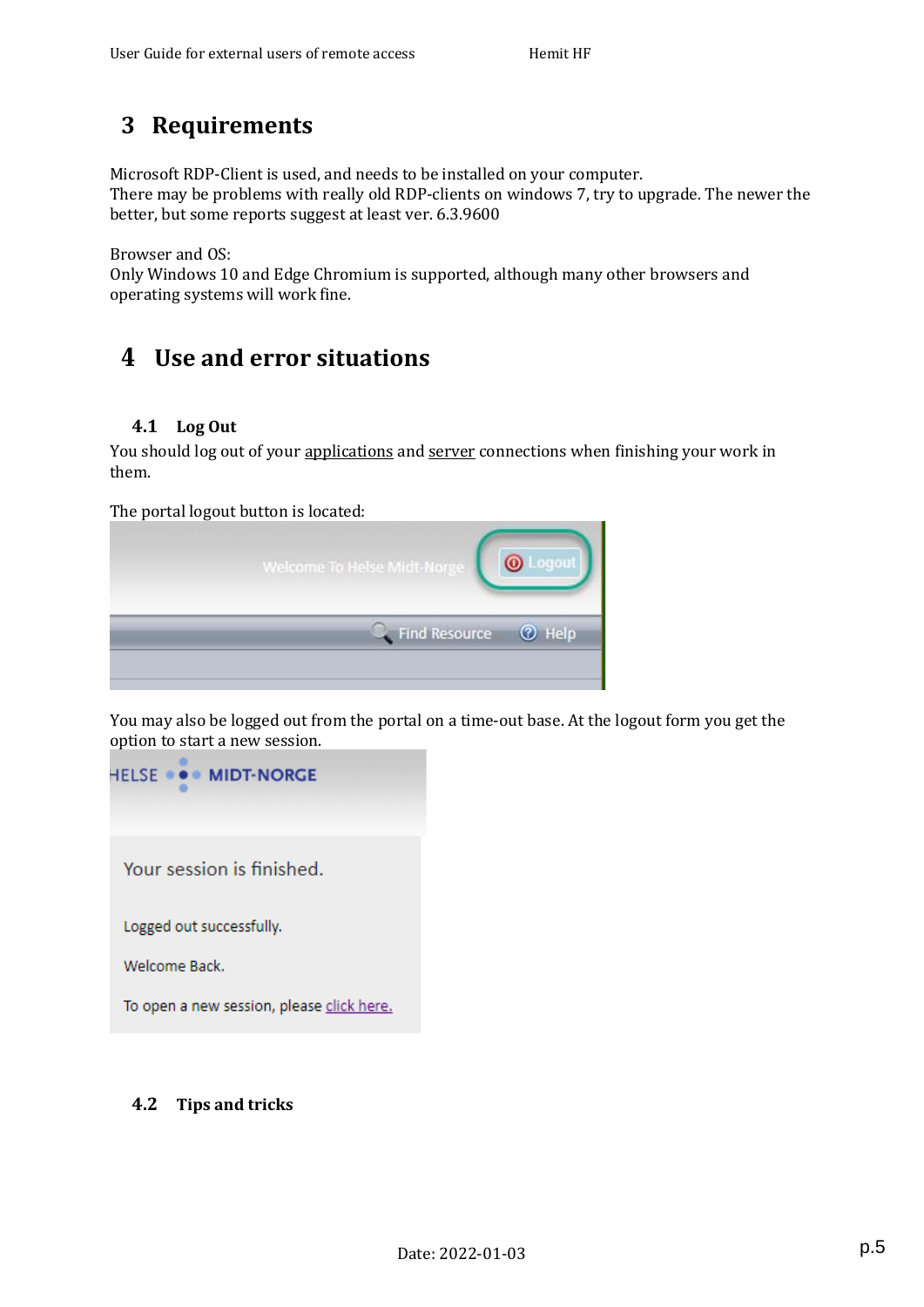#### <span id="page-5-0"></span>4.2.1 Portal logon and connection problems

It may be useful to delete Temporary internet files and cookies from the browser. Trying a different browser or a different PC may solve connection problems.

#### <span id="page-5-1"></span>4.2.2 Filter your application list.

If you have many applications available, they can be filtered:

|   | Welcome To Helse Midt-Norge | O Logout      |
|---|-----------------------------|---------------|
|   | Find Resource               | <b>2</b> Help |
| n |                             |               |

This filter does only work on top level applications, it do not search folders. Any part of the application name (for instance part of server name) can be used.

### <span id="page-5-2"></span>**4.3 RDP-client**

You will need a Microsoft RDP-client on your computer. All Microsoft Windows versions has one by default, and it is automatically updated in Microsoft patching.

There may be problems with really old RDP-clients on windows 7, try to upgrade. The newer the better, but some reports suggest at least ver. 6.3.9600. Error message at RDP-client version can be as strange as: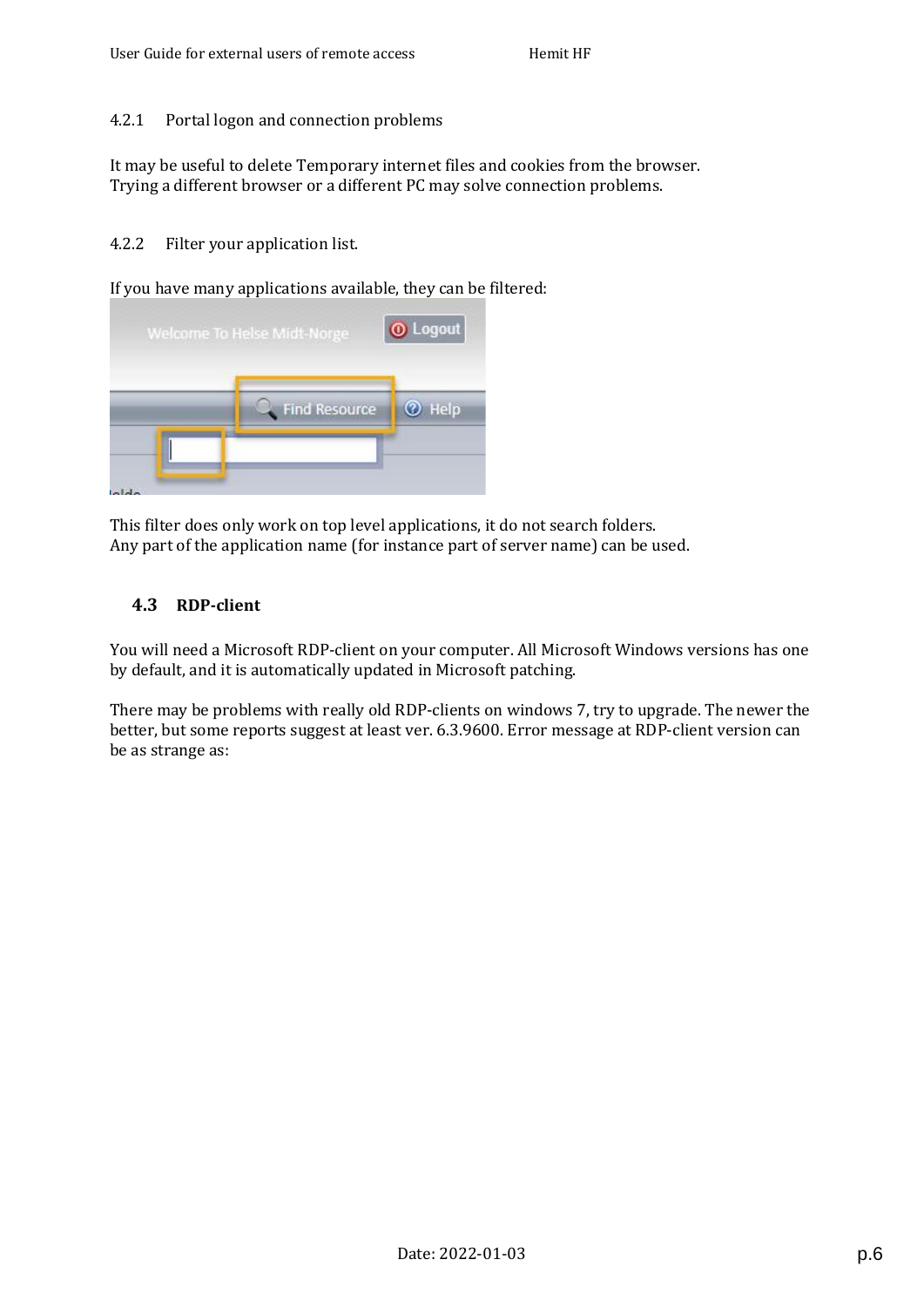|                               | $\mathbf x$<br>- - -<br>Kobler til RDSFARM.HELSEMN.NO                                                               |
|-------------------------------|---------------------------------------------------------------------------------------------------------------------|
| https://login3.helse-midt.no/ |                                                                                                                     |
| ×<br>Webtop                   | <b>RemoteApp</b>                                                                                                    |
| <b>IDT-NORGE</b>              | T<br>Starter                                                                                                        |
| s and Links<br>ion RDP        | <b>RDP</b><br>$L - C$<br>Detaljer<br>Avbryt<br>lla                                                                  |
|                               | $\boxtimes$<br>Tilkobling til eksternt skrivebord                                                                   |
|                               | Vil du bruke programmet eller datamaskinen, må du først logge på<br>følgende webområde: login3 helse-midt no.<br>OK |

The RDP-client ask you to logon to login3 again.

The RDP client itself, no matter version, shall not have any configuration or reference to login3.helse-midt.no

### <span id="page-6-0"></span>**4.4 Internet Explorer 10 and Internet Explorer 11 and compatibility mode**

The login page may not show up as supposed, this can be due to compatibility problems in the web page.

You may try one of these actions:

- Try a different internet browser
- Set IE 10 or IE 11, to IE9 compatibility mode, sometimes called browser mode.

How to set compatibility view mode in IE:

- 1. Look for the compatibility view mode icon in the address field.  $\mathbb{E}$  (if it is not there this is not the problem)
- 2. Press the icon  $\sum_{n=1}^{\infty}$  to show the page in compatibility mode.

There are also other methods for setting compatibility mode (browser mode) in IE, you may try these:

Under Tools-menu, selecting "Compatibility view settings"